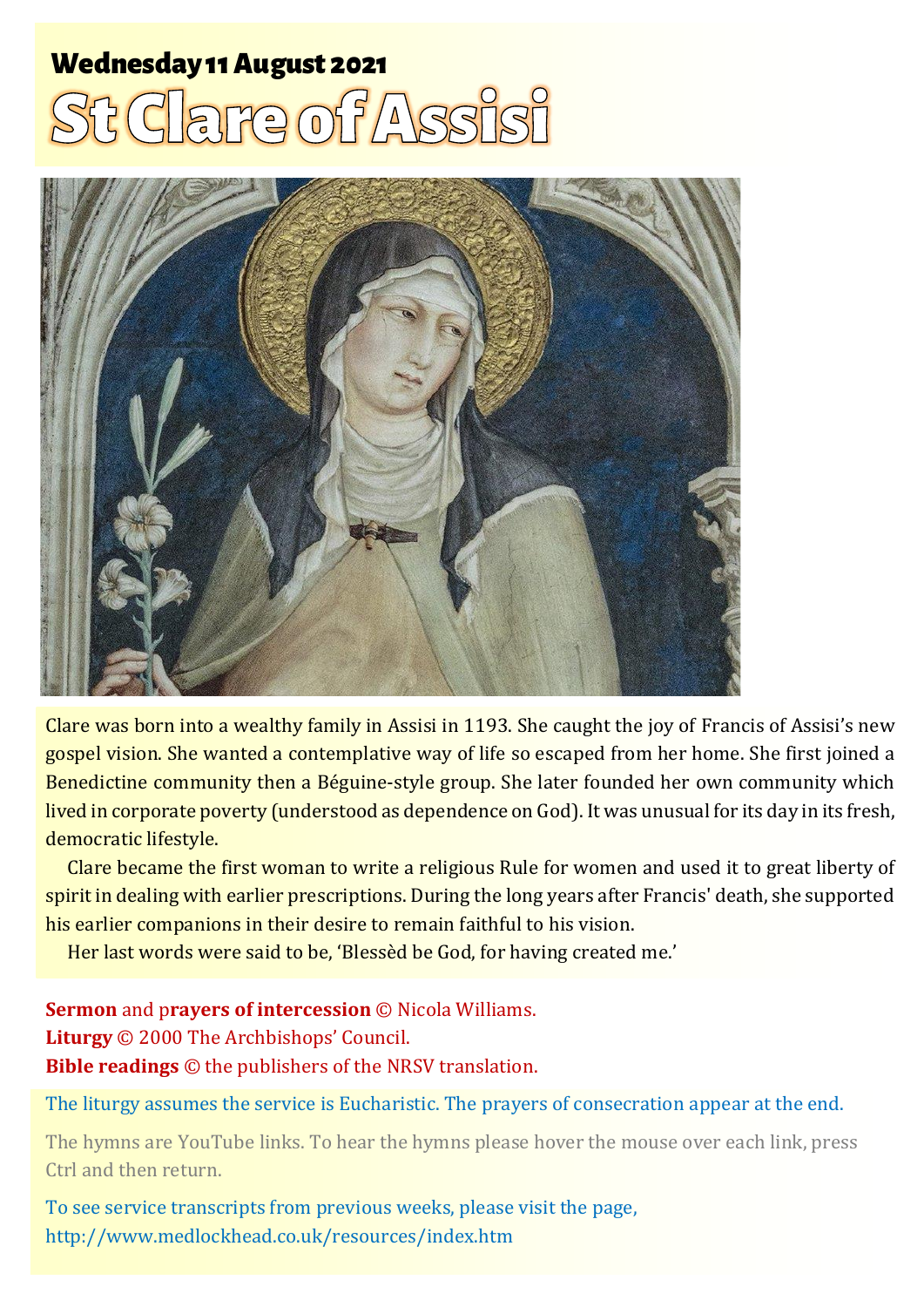# **Introduction and welcome**

HYMN 1 **[All creatures of our God and King](https://www.youtube.com/watch?v=0d3gO6qDLNA)** (click on this link to hear the hymn)

# **The Welcome**

In the name of the Father, and of the Son, and of the Holy Spirit

All **Amen.**

The Lord be with you

All **And also with you.**

# **The Preparation**

All **Almighty God,**

**to whom all hearts are open, all desires known, and from whom no secrets are hidden: cleanse the thoughts of our hearts by the inspiration of your Holy Spirit, that we may perfectly love you, and worthily magnify your holy name; through Christ our Lord. Amen.**

Our Lord Jesus Christ said:

The first commandment is this: 'Hear, O Israel, the Lord our God is the only Lord. You shall love the Lord your God with all your heart, with all your soul, with all your mind, and with all your strength.'

And the second is this: 'Love your neighbour as yourself.' There is no other commandment greater than these. On these two commandments hang all the law and the prophets.

# All **Amen. Lord, have mercy.**

Christ calls us to share the heavenly banquet of his love with all the saints in earth and heaven. Therefore, knowing our unworthiness and sin, let us confess our sins in penitence and faith, firmly resolved to keep God's commandments and to live in love and peace with all.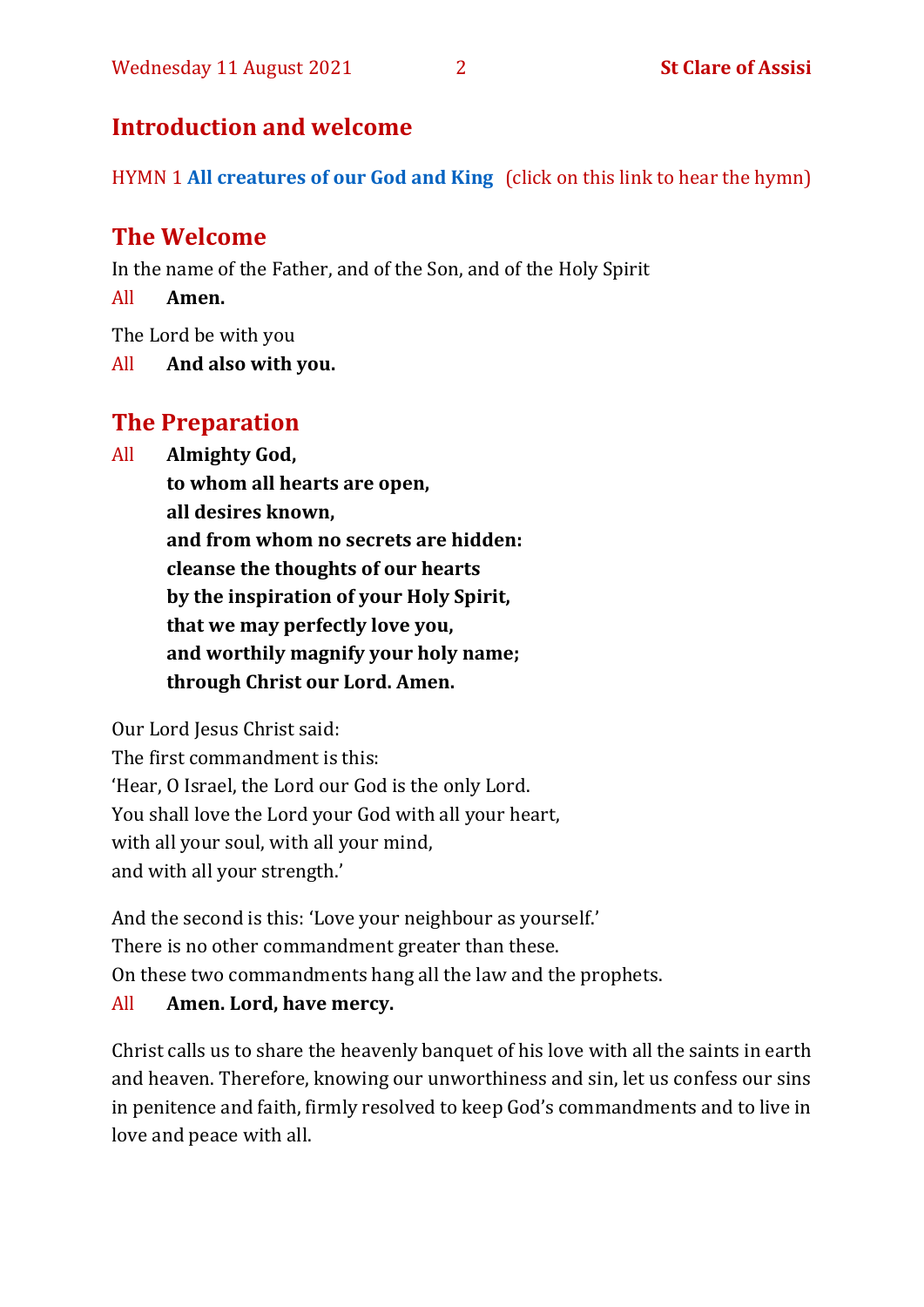All **Almighty God, our heavenly Father, we have sinned against you and against our neighbour in thought and word and deed, through negligence, through weakness, through our own deliberate fault. We are truly sorry and repent of all our sins. For the sake of your Son Jesus Christ, who died for us, forgive us all that is past and grant that we may serve you in newness of life to the glory of your name. Amen.**

Almighty God,

who forgives all who truly repent, have mercy upon you, pardon and deliver you from all your sins, confirm and strengthen you in all goodness, and keep you in life eternal; through Jesus Christ our Lord. All **Amen.**

# **The Gloria**

This Gloria is sung to the tune of 'Cwm Rhondda'. Click **[here](https://www.youtube.com/watch?v=l71MLQ22dIk)** for the tune.

All **Glory be to God in Heaven, Songs of joy and peace we bring, Thankful hearts and voices raising, To creation's Lord we sing. Lord we thank you, Lord we praise you, Glory be to God our King: Glory be to God our King. Lamb of God, who on our shoulders, Bore the load of this world's sin; Only Son of God the Father, You have brought us peace within. Lord, have mercy, Christ have mercy,**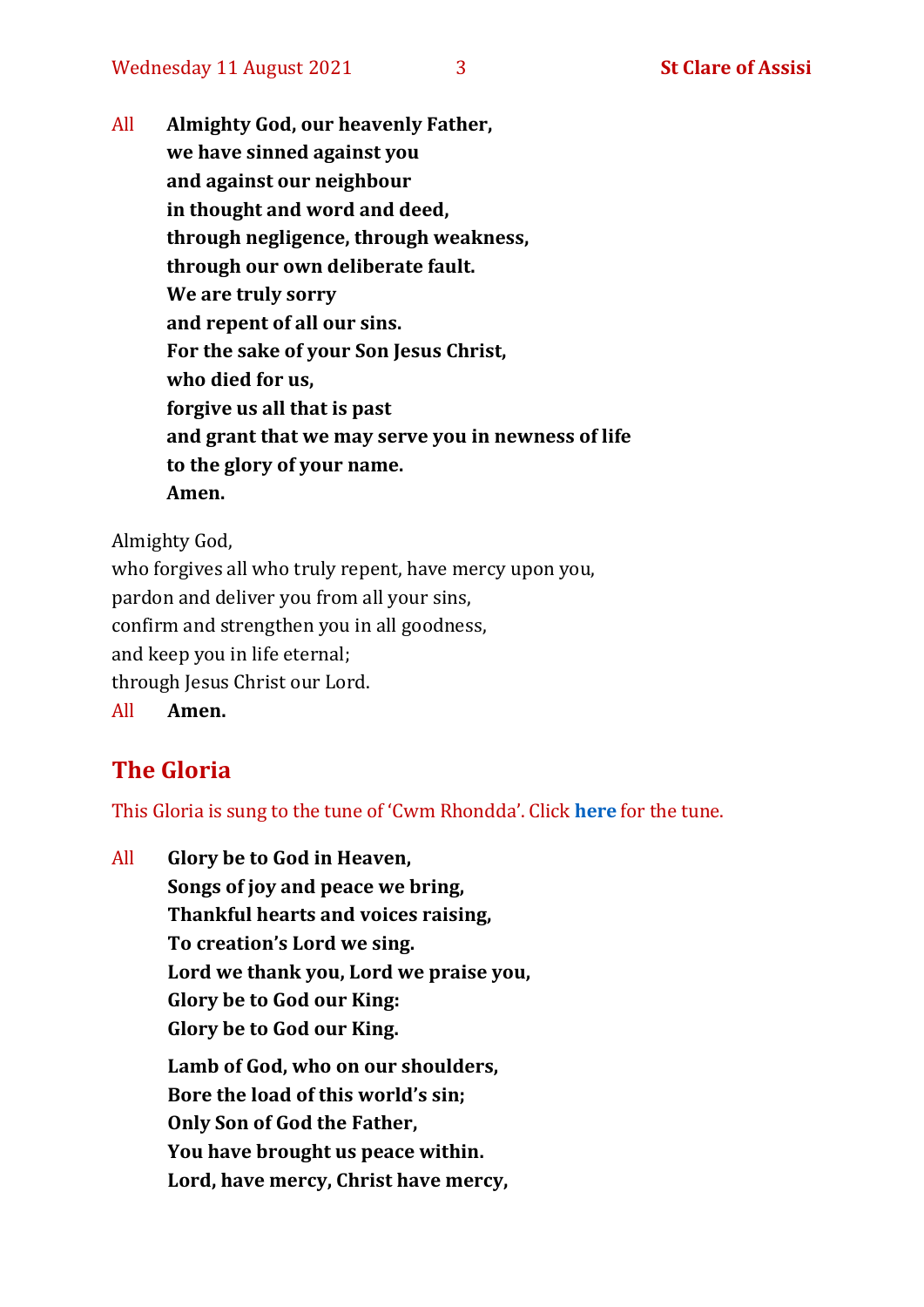**Now your glorious reign begin: Now your glorious reign begin.**

**You O Son of God are Holy, You we praise with one accord. None in heav'n or earth is like you, Only you are Christ the Lord. With the Father and the Spirit, Ever worshipped and adored: Ever worshipped and adored.**

### **The Collect for Assisi**

God of peace,

who in the poverty of the blessèd Clare gave us a clear light to shine in the darkness of this world: give us grace so to follow in her footsteps that we may, at the last, rejoice with her in your eternal glory; through Jesus Christ your Son our Lord, who is alive and reigns with you, in the unity of the Holy Spirit, one God, now and for ever.

All **Amen.**

# **First reading**

A reading from the book of the Prophet Hosea

I will now allure her, and bring her into the wilderness, and speak tenderly to her. From there I will give back her vineyards, and make the Valley of Achor a door of hope. There she shall respond as in the days of her youth, as at the time when she came out of the land of Egypt. And I will take you for my spouse forever; I will take you for my spouse in righteousness and in justice, in steadfast love, and in mercy. I will take you for my spouse in faithfulness; and you shall know the Lord. *Hosea 2:14–15, 19–20*

This is the Word of the Lord

All **Thanks be to God.**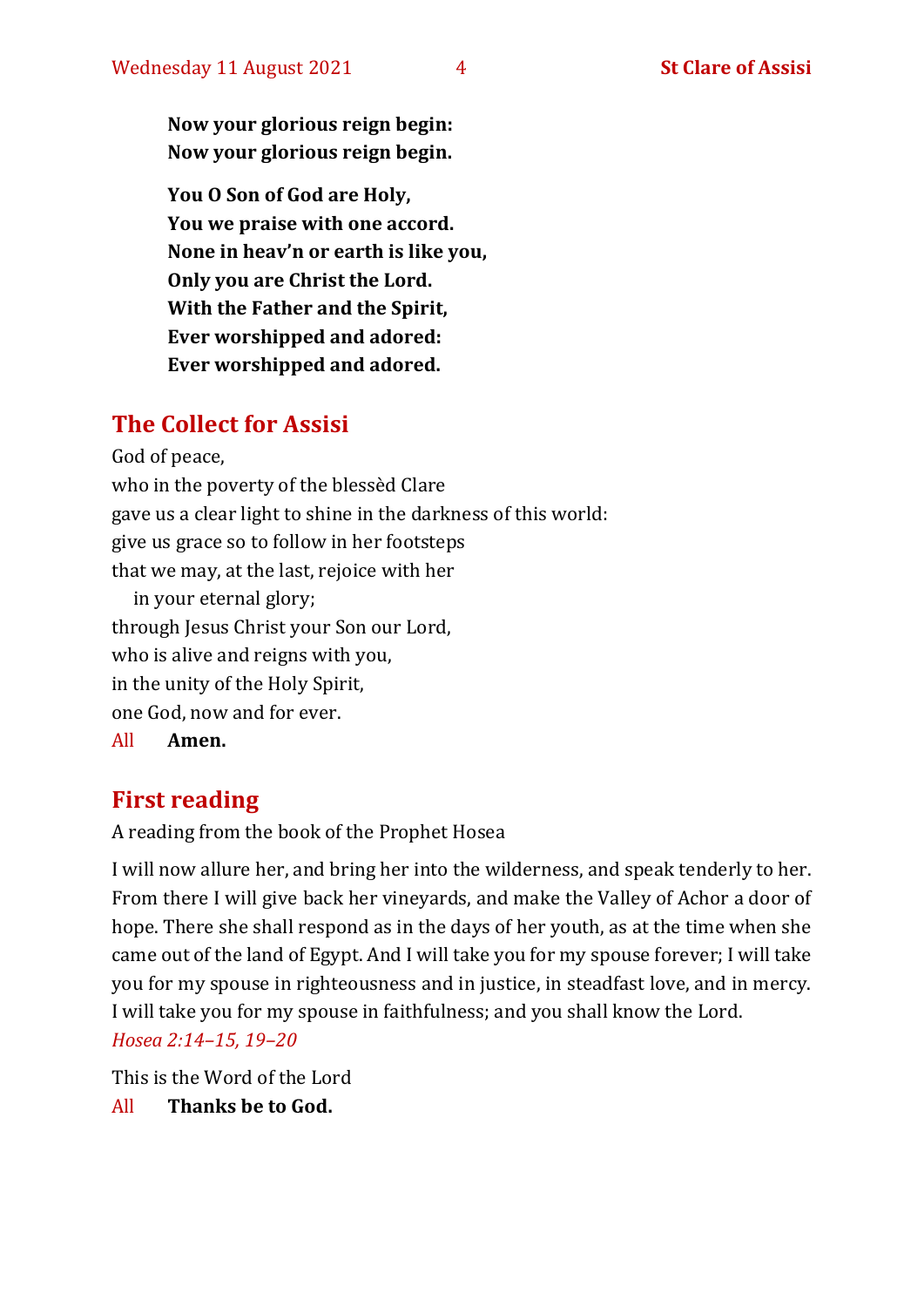# **Second reading**

A reading from the Second Letter of Paul to the Corinthians.

It is the God who said, 'Let light shine out of darkness,' who has shone in our hearts to give the light of the knowledge of the glory of God in the face of Jesus Christ. But we have this treasure in clay jars, so that it may be made clear that this extraordinary power belongs to God and does not come from us. We are afflicted in every way, but not crushed; perplexed, but not driven to despair; persecuted, but not forsaken; struck down, but not destroyed; always carrying in the body the death of Jesus, so that the life of Jesus may also be made visible in our bodies.

*2 Corinthians 4:6–10*

This is the Word of the Lord All **Thanks be to God.**

HYMN 2 **[Kyrie eleison](https://www.youtube.com/watch?v=YDRkTKvM1aw)** (please click on this link to hear the hymn)

# **Gospel reading**

Hear the Gospel of our Lord Jesus Christ according to John

#### All **Glory to you O Lord.**

Jesus said to his disciples, 'Abide in me as I abide in you. Just as the branch cannot bear fruit by itself unless it abides in the vine, neither can you unless you abide in me. I am the vine, you are the branches. Those who abide in me and I in them bear much fruit, because apart from me you can do nothing. Whoever does not abide in me is thrown away like a branch and withers; such branches are gathered, thrown into the fire, and burned.

'If you abide in me, and my words abide in you, ask for whatever you wish, and it will be done for you. My Father is glorified by this, that you bear much fruit and become my disciples. As the Father has loved me, so I have loved you; abide in my love.' *John 15:4–10*

This is the Gospel of the Lord

All **Praise to you O Christ.** 

# **Sermon**

As I write this, I have spent the last weekend doing two things that I absolutely love. 1, I visited a very large church in Salford for my job, and 2, I and other family members, went to my allotment and harvested the summer vegetables and fruits. And I am pleased to say that we had a good harvest.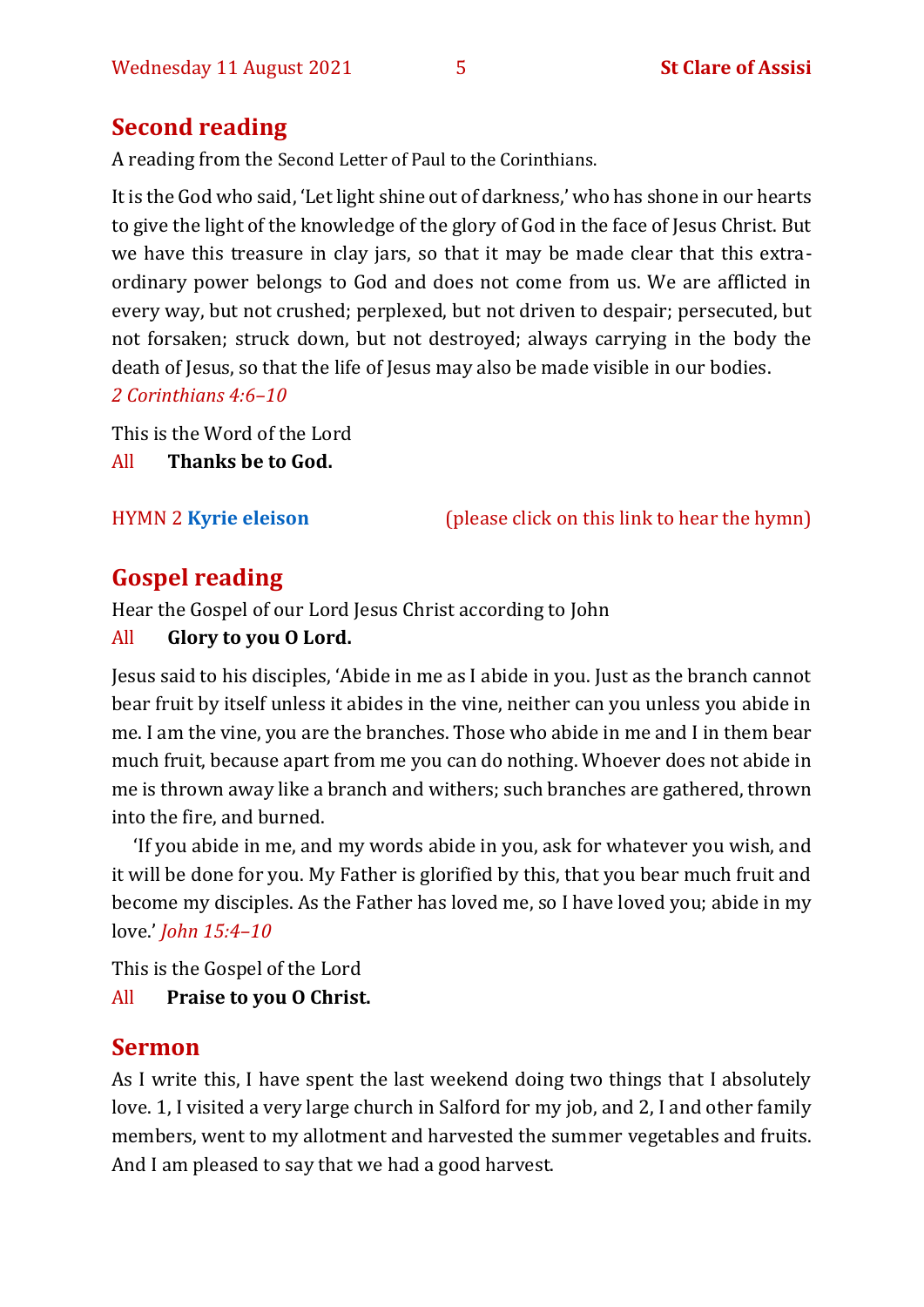I mention my weekend because these two facts influenced the way I think of St Clare and how she lived her life.

As we look at St Clare and the life she led, we can see that she was a determined woman who successfully led others to live austere lives in the service of God. The way she lived her life was powerfully different and she attracted both men and women to walk her path of service to God and Christ.

St Clare was devout and insisted on living a life of austerity, shunning all possessions and material wealth, following closely in the footsteps of St Francis of Assisi before her. Such was her dedication to Christ that she was even credited with repelling two separate invasions with prayer. Incidentally, in 1958 Clare was designated the Patron Saint of television because she was said to have seen a Christmas service of Midnight Mass projected in light on the wall of her room before she died.

The thought of St Clare ever seeing a television is beyond comprehension because TVs were not invented back in 1194 when she was born, but also because Clare famously rejected any form of monetary gain or any possessions. She and those who lived with her, lived frugal lives severely restricted of any comfort save that of the Lord Jesus Christ. Even conversation was seen as unproductive and therefore unnecessary. The lives of the men and women were no doubt difficult, but they sustained themselves and each other with their faith and commitment to serving God.

They too will have grown their own food as I do in a plot that perhaps looked much as mine does … but that is where the comparisons end.

So, what has that got to do with my visit to the big church in Salford? Well actually, the sermon that day focused upon stewardship of our money: that we have a duty to spend our money well to give 'every pound a purpose' because a steward looks after something until the original owner wants it back. Good stewards will have been careful and have used their money well, perhaps earning interest on what they have.

Thinking about this on the way home, it occurred to me that we are stewards of everything. Everything that we have we have been given by God to look after; our bodies, our money, our gifts and talents, our families—everything is given to us on a temporary basis and God wants us to use what we have in a good way so that when He asks us what we did with our gifts, we will be able to show Him that we have used them to the best of our abilities. We must use what we have not only to benefit ourselves, but also others. What we have in this world is not ours; we might think we do, but we don't earn anything at all. It's all a gift. And if that is the case, then what we do with our lives really does matter.

St Clare knew this, and she knew that she had been given a Spirit that yearned to serve God in a specific way, and so she did it to her upmost ability, shunning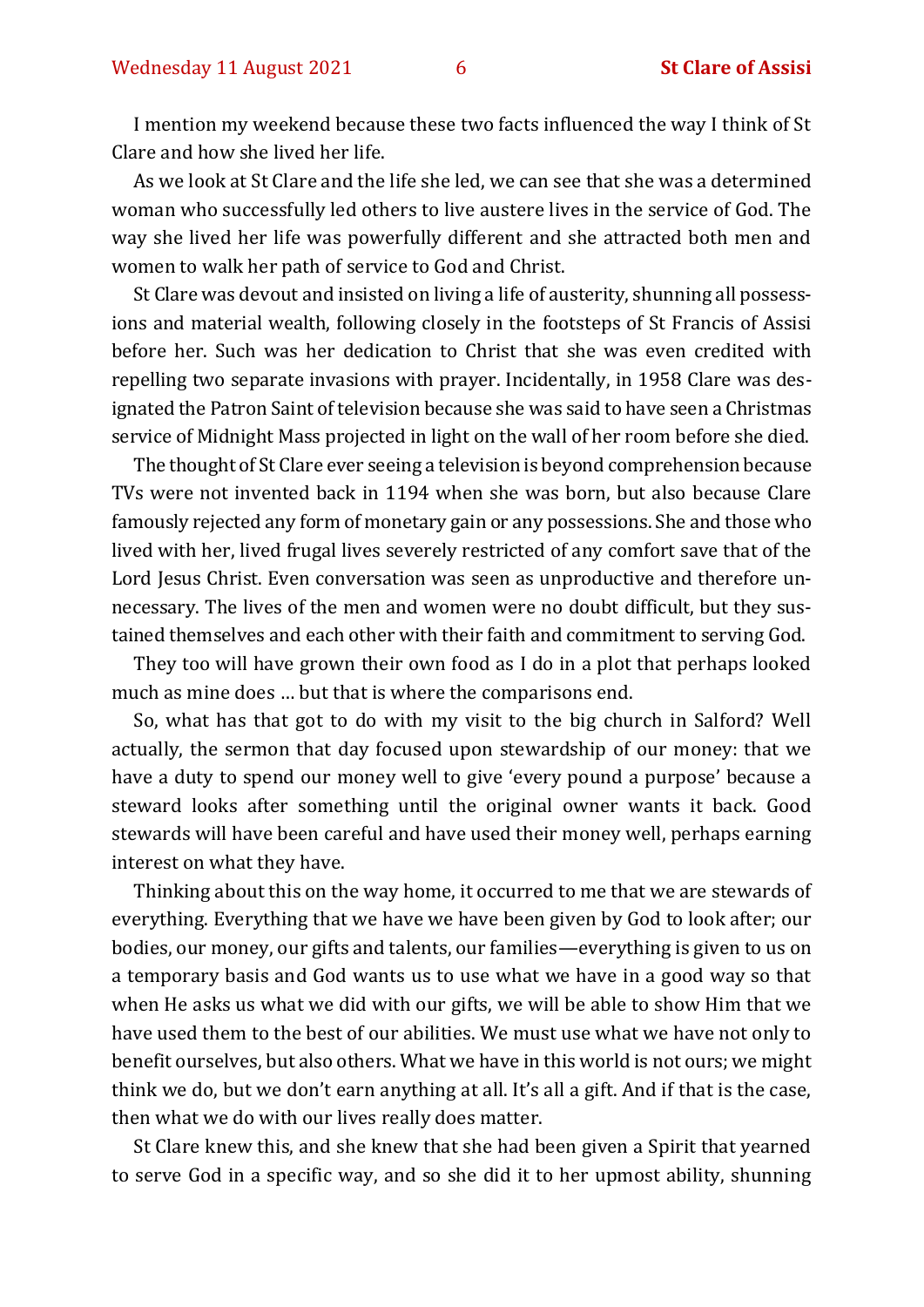every distraction.

That God gives us what we have is clear throughout the Bible and even today in the reading from Hosea in which God says that He *gives us vineyards*, *He opens doors of hope.* He is not saying that *we* make vineyards or that *we* can open doors of hope, the action is God's alone … In Genesis 2:15 God gives humankind the Garden of Eden and tells Adam and Eve that they must 'dress it and keep it'. In other words, to steward it well. Think about Moses—he was given a whole people to steward and look after. Then there are the workers given five, two and one talent of money to look after in the book of Matthew 25:14-30. I could go on.

St Clare knew that possessions and riches are not, in fact, valuable. What was of worth was what she did with what she had. And she must have known that her talents and gifts were best used in the service of God and not self-betterment. Indeed, Clare fled her family's wealth and her relatively settled and easy life to begin a life of restriction and, let's face it, hardship.

In the same way, in today's Gospel reading we see that Jesus tells the disciples that they can do nothing without Him. Put differently, He *gives them* the ability to achieve and if they abide in Him, they will bear fruit. They will not achieve anything unless they live their lives serving God and Christ.

Jesus said to his disciples, '*Abide in me as I abide in you. Just as the branch cannot bear fruit by itself unless it abides in the vine, neither can you unless you abide in me*.' He then goes on to say, *'because apart from me you can do nothing'.*

It's hard to think that we 'can do nothing'. We tend to think that everything we achieve is down to hard work or even luck! The way we think about many things has changed over the years. Let's stick with growing crops: there are many references to gardening and tending things in the Bible because that was a huge aspect of daily living—and perhaps one that we have grown immune to. Today, if I want a meal, I go to the supermarket and buy Italian olives, French cheese, and some nice Argentinian wine. It takes me ten minutes to buy and a further ten to serve everything on my plate. Easy. I haven't had to dig, sow, tend, weed, feed, and then pick. I don't have to own my own herd of cows of plant my own vineyard. Someone else has done it for me and I just reap the rewards. I have not had to steward anything and, crucially, the meal will only feed the people I bought it for the community does not benefit. I benefit.

Jesus tells us that faith does not work like this. Faith is understanding that what we have has been given to us. We cannot make God give us faith. We cannot choose our family (as the saying goes). We get what we are given. We have no choice … Except the choice to steward well what we do have.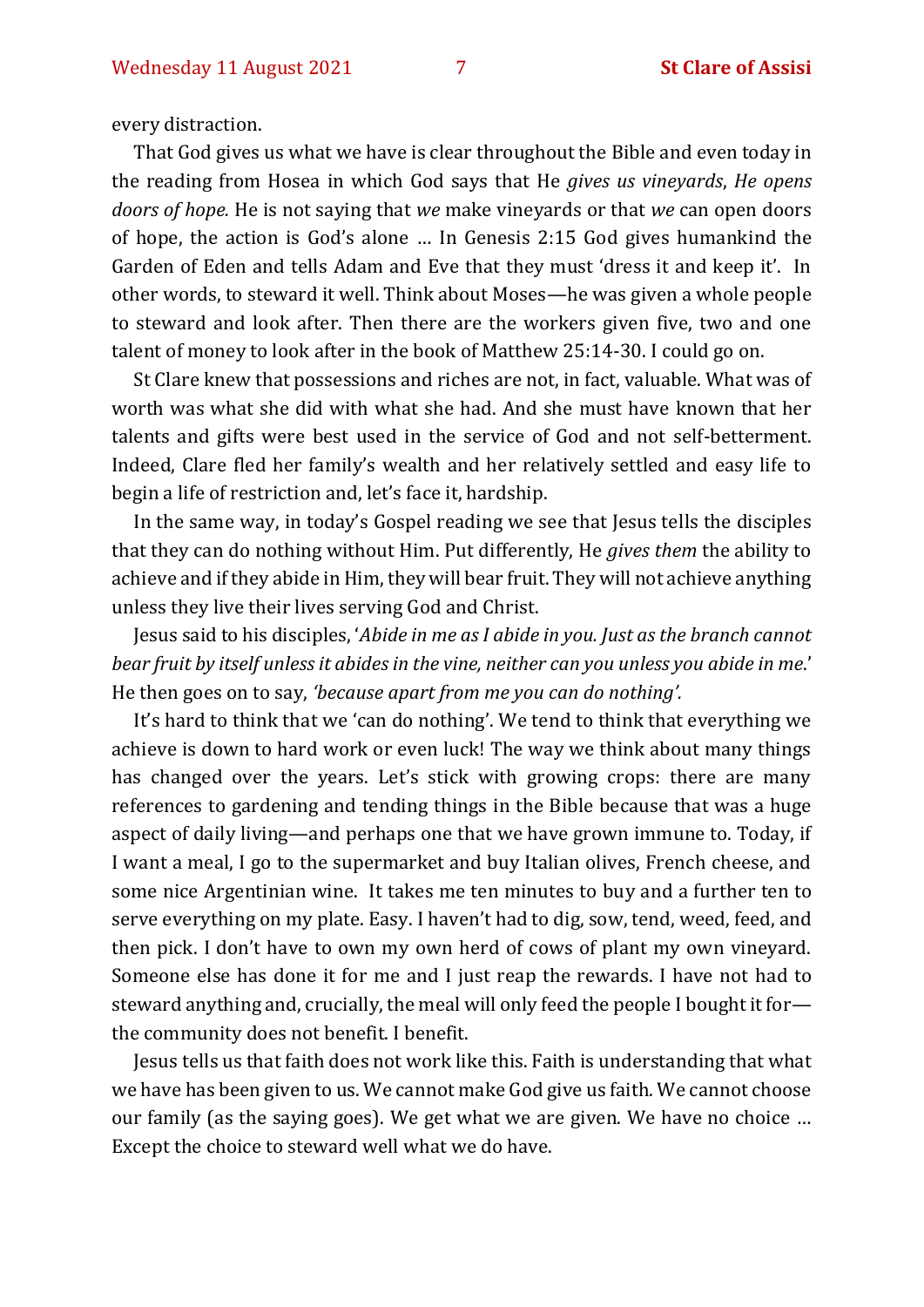When we choose to live as Christ wants us to live, we are choosing to steward our faith. We are taking what we have been given and sharing it with others, we are displaying our faith in the way we live our lives. We are making decisions every day that Jesus calls us to make knowing that one day God will want us to account for what we have done.

Being a steward is not always easy; St Clare knew that. She felt called to give everything that she had been given back to God in the form of worship, prayer, and service. She could have chosen the easy life offered by her family, but she didn't. Instead, she inspired ordinary people and Popes alike to live holy lives. She remains an example of commitment and service to God and to this day, there are thousands of people across the world who live to the rules of the Order of Saint Clare.

We cannot all live like Clare. Clare had her special gifts and we have ours. What we can do is think about what we have been given—even the things we have that we don't necessarily like—and then think about how we can use these things better.

My family helped me harvest the allotment and I gave away half of that harvest. I hope that it will be used to feed and nurture others. When I leave here today, I might call a friend just to check in, using a mobile phone that someone else designed and built with their own special talents and gifts. It's the simple things that we can choose to do with what we have that really can set the world alight and show God working in our midst.

The best thing about all of this of course, is that each of us is different but each of us has gifts and talents. God has not left anyone out; we all have something special that we can use to benefit others. Today's challenge … is to go out and be fruitful as only you can; use what you have to spread some joy, to make someone feel loved or simply sit with someone and offer companionship … and watch Christ work in you!

#### **The Creed**

Do you believe and trust in God the Father, the source of all being and life, the one for whom we exist? All **We believe and trust in him.**

Do you believe and trust in God the Son, who took our human nature, died for us and rose again?

All **We believe and trust in him.**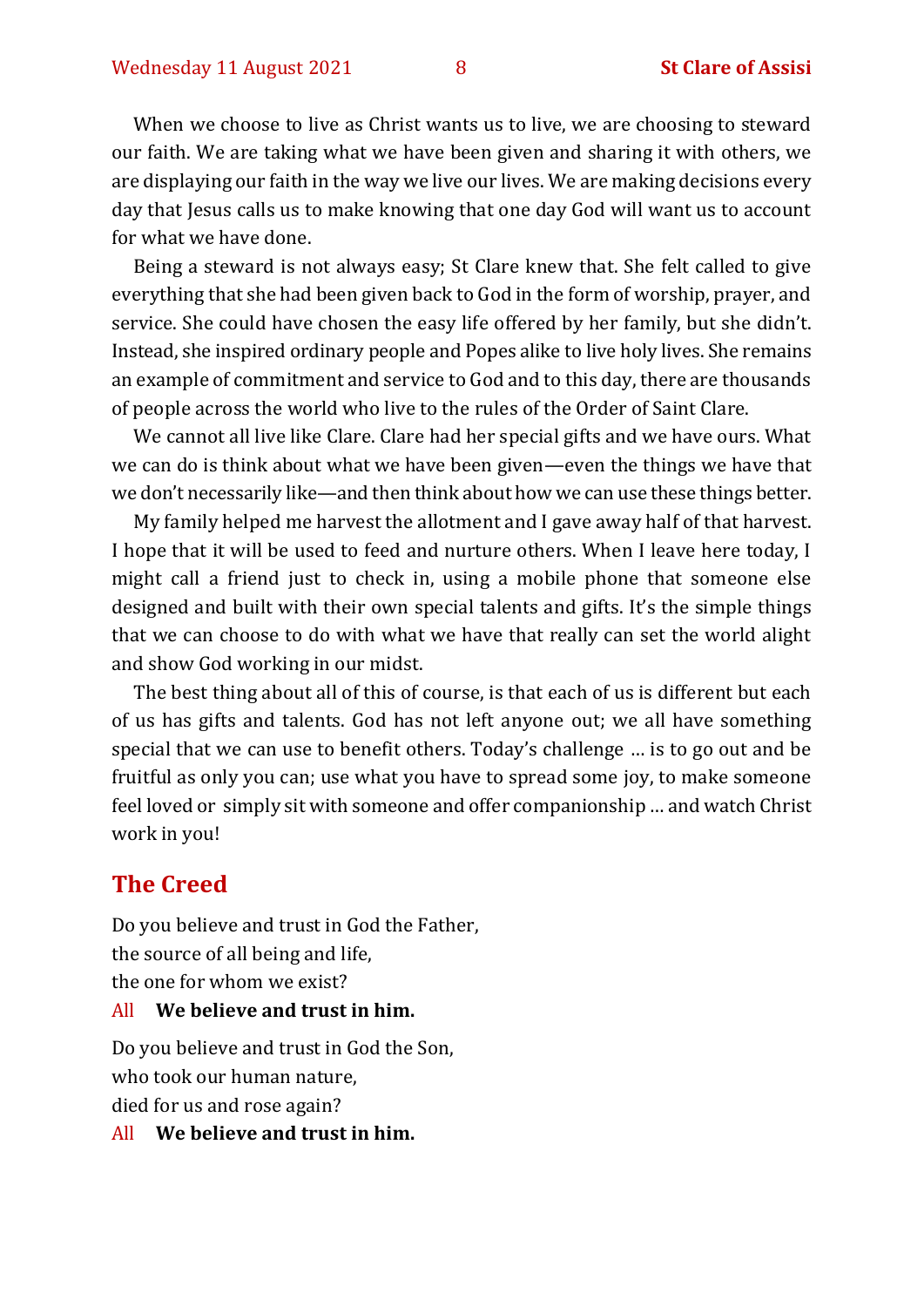Do you believe and trust in God the Holy Spirit, who gives life to the people of God and makes Christ known in the world?

#### All **We believe and trust in him.**

This is the faith of the Church.

All **This is our faith. We believe and trust in one God, Father, Son and Holy Spirit. Amen.**

# **Prayers of intercession**

LORD Heavenly Father,

We thank you for the gifts and talents you have given to each of us. Help us to recognise what we have been given and to steward our gifts for the benefit of others. Help us to see gifts and talents in everyone and to help them to use these to the best of their ability. We understand that each of us is different, and that each of us has something special. LORD God, we ask that what we have been given, we can grow and allow to flourish in service to You.

LORD in Your Mercy,

#### All **Hear our prayer.**

Creator God,

We thank you for all of creation, for the parts that fill us with awe, and for the parts that fill us with dread. All of it is special because all of it is Yours. Help us to protect Your creation, LORD, to nurture it and not to abuse it in the pursuit of financial gain. We ask that those who have been given a passion for cultivation, for conservation and for caring for this planet and its peoples, use their gifts to the best of their abilities, and that those who have become leaders, come together to make decisions that will preserve and cherish life of all kinds.

LORD in Your Mercy,

#### All **Hear our prayer.**

Loving LORD,

We thank you for our families and for those we love. We thank you for loving us so deeply even when we know that this love has not been earned. LORD you have filled each of us with the ability to love, help us demonstrate this in the way we live our lives, caring for all that we meet and all that we share our lives with. Help us to love each other as you love us.

LORD in Your Mercy,

All **Hear our prayer.**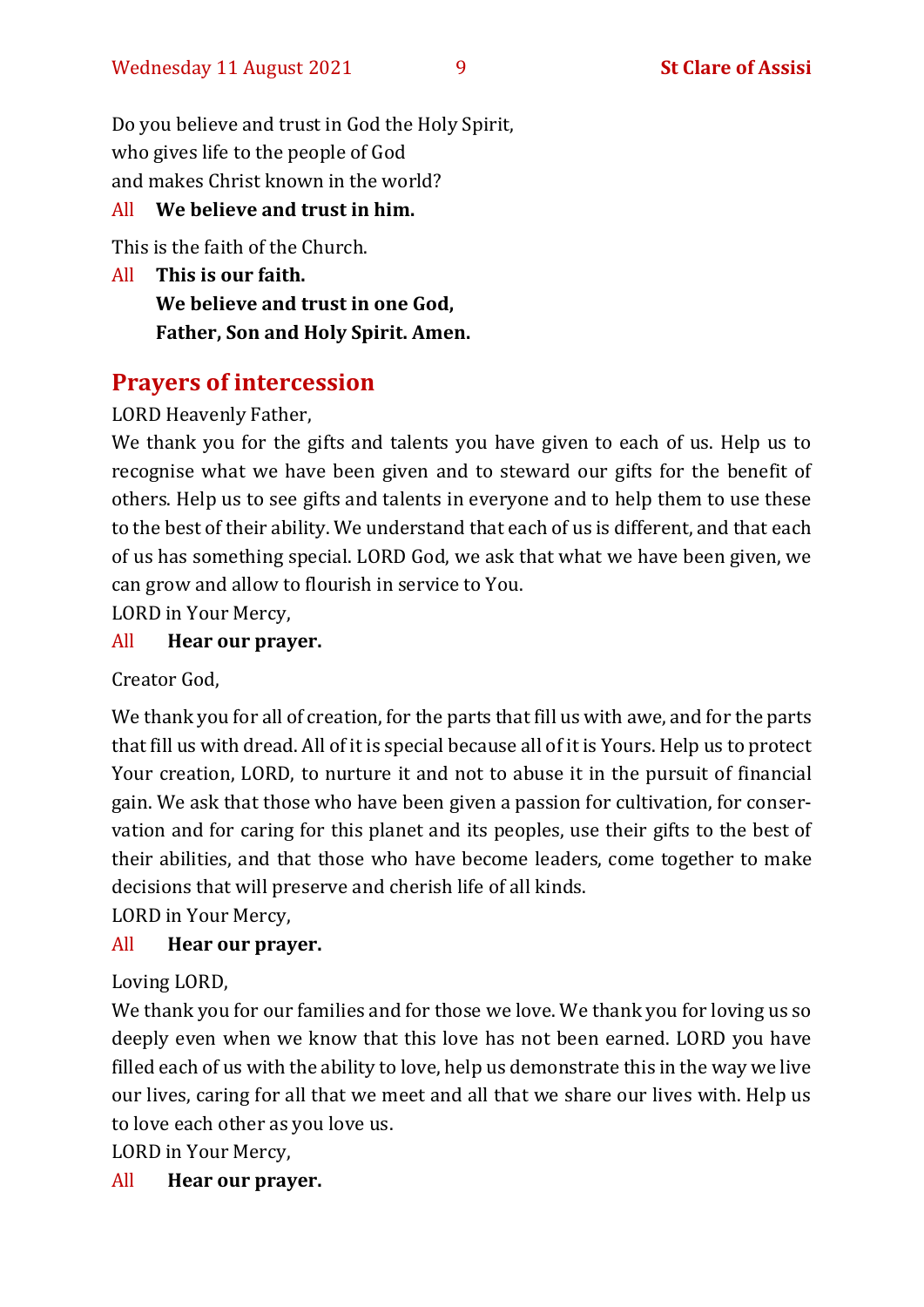#### Creator God,

We thank you for St Barnabas, for Holy Trinity and for St Thomas' and for all who lead our churches. We thank you for the body of Christ, the global Church. We often feel that we worship You in isolation, that we are just one person or one church, and we forget that Your Church is made up of a billion believers. We pray with thanksgiving that we are free to worship You openly and we pray for those who must worship You privately due to oppression and fear. Help us to unite as a global body of believers so that every prayer is for 'Your Kingdom come, Your will be done.'

LORD in Your Mercy,

#### All **Hear our prayer.**

LORD Heavenly Father,

We pray for those we know, and those we do not know, who are struggling with sickness of mind, body, or Spirit. Help them feel Your strength, Your peace, and Your comfort. Give those who care for the sick the skills and talents to support patients through the difficult times and to help them to heal and give families and loved ones the patience they need to help them to care for those they love. We pray also, LORD, for those who have died and we acknowledge that the pain we feel in their passing, is testament to the love we had for them in their living.

Merciful Father,

All **accept these prayers for the sake of your Son, our Saviour Jesus Christ. Amen.**

# **The peace**

Unto us a child is born, unto us a son is given, and his name shall be called the Prince of Peace.

The peace of the Lord be always with you,

#### All **And also with you.**

HYMN 3 **[As we are gathered, Jesus is here](https://www.youtube.com/watch?v=zj0Eg9X0FT8)** (click on this link to hear the hymn)

The liturgy of the Communion Service appears below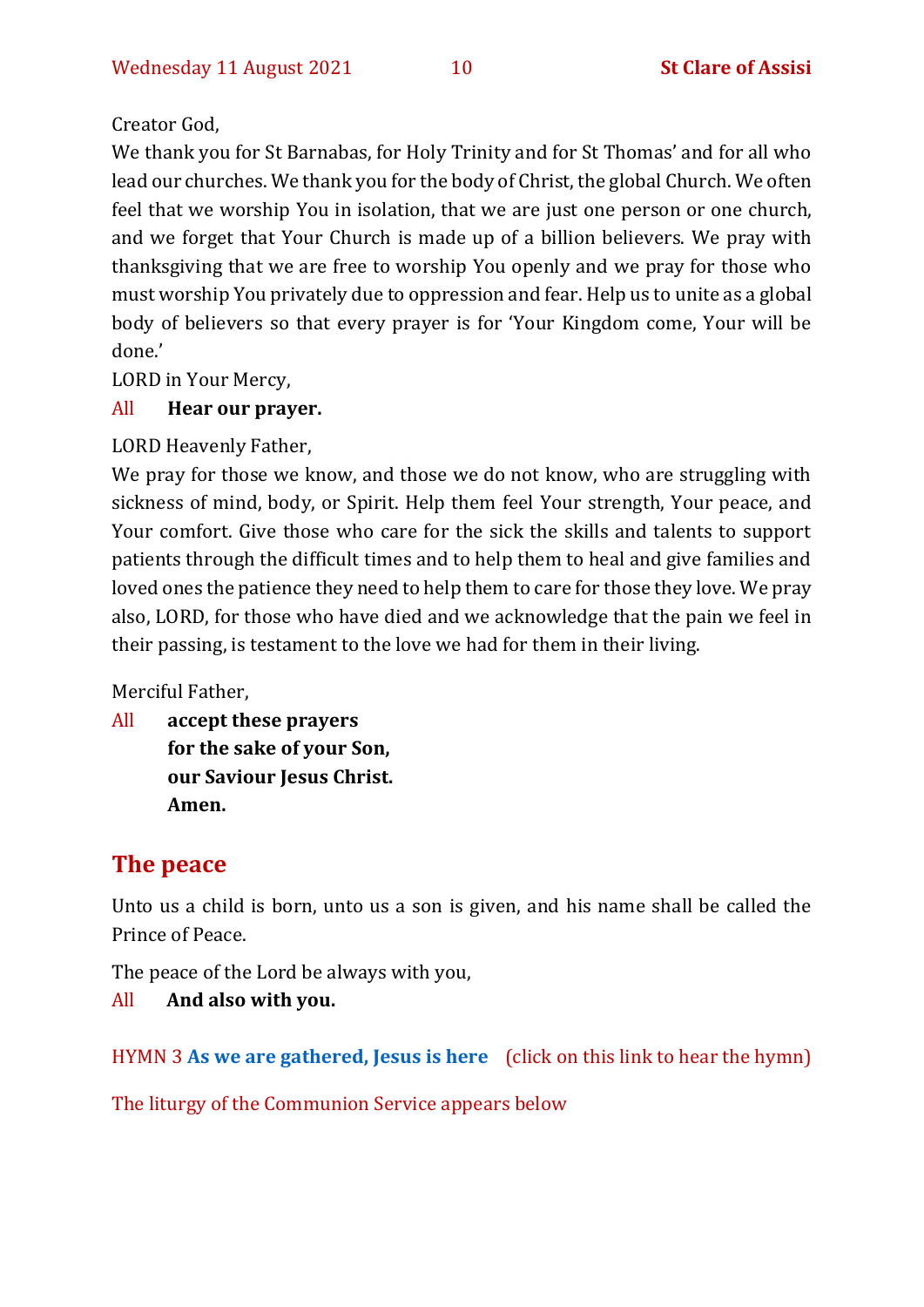# The Dismissal

May Christ who makes saints of sinners, who has transformed those we remember today, raise and strengthen you that you may transform the world; and the blessing of God the Almighty: Father, Son, and Holy Spirit, be with you now and remain with you always.

All **Amen.**

HYMN 4 **[At the name of Jesus](https://www.youtube.com/watch?v=Mz6xfmRC8KA)** (please click on this link to hear the hymn)

Go in peace to love and serve the Lord.

All **In the name of Christ. Amen.**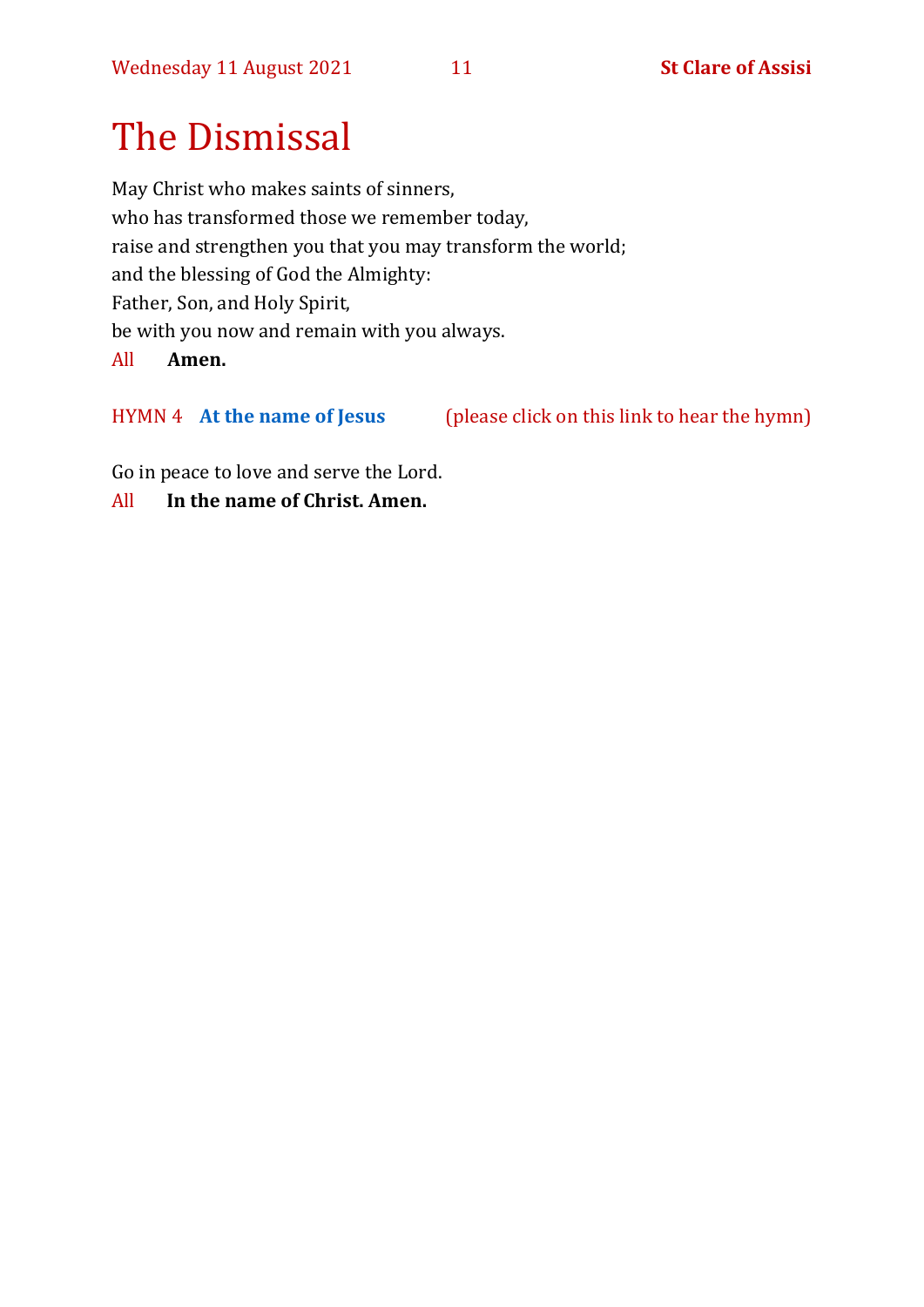# The Liturgy of the Sacrament

### Eucharistic Prayer (prayer E)

The Lord be with you

#### All **and also with you.**

Lift up your hearts.

#### All **We lift them to the Lord.**

Let us give thanks to the Lord our God.

#### All **It is right to give thanks and praise.**

It is indeed right, our duty and our joy, always and everywhere to give you thanks, holy Father, almighty and eternal God, through Jesus Christ our Lord. And now we give thanks, most gracious God, surrounded by a great cloud of witnesses and glorified in the assembly of your saints. The glorious company of apostles praise you. The noble fellowship of prophets praise you. The white-robed army of martyrs praise you. We, your holy Church, acclaim you. In communion with angels and archangels, and with all who served you on earth and worship you now in heaven, we raise our voice to proclaim your glory, for ever praising you and saying:

All **Holy, holy, holy Lord, God of power and might, heaven and earth are full of your glory. Hosanna in the highest. Blessed is he who comes in the name of the Lord. Hosanna in the highest.**

We praise and bless you, loving Father, through Jesus Christ, our Lord; and as we obey his command, send your Holy Spirit, that broken bread and wine outpoured may be for us the body and blood of your dear Son.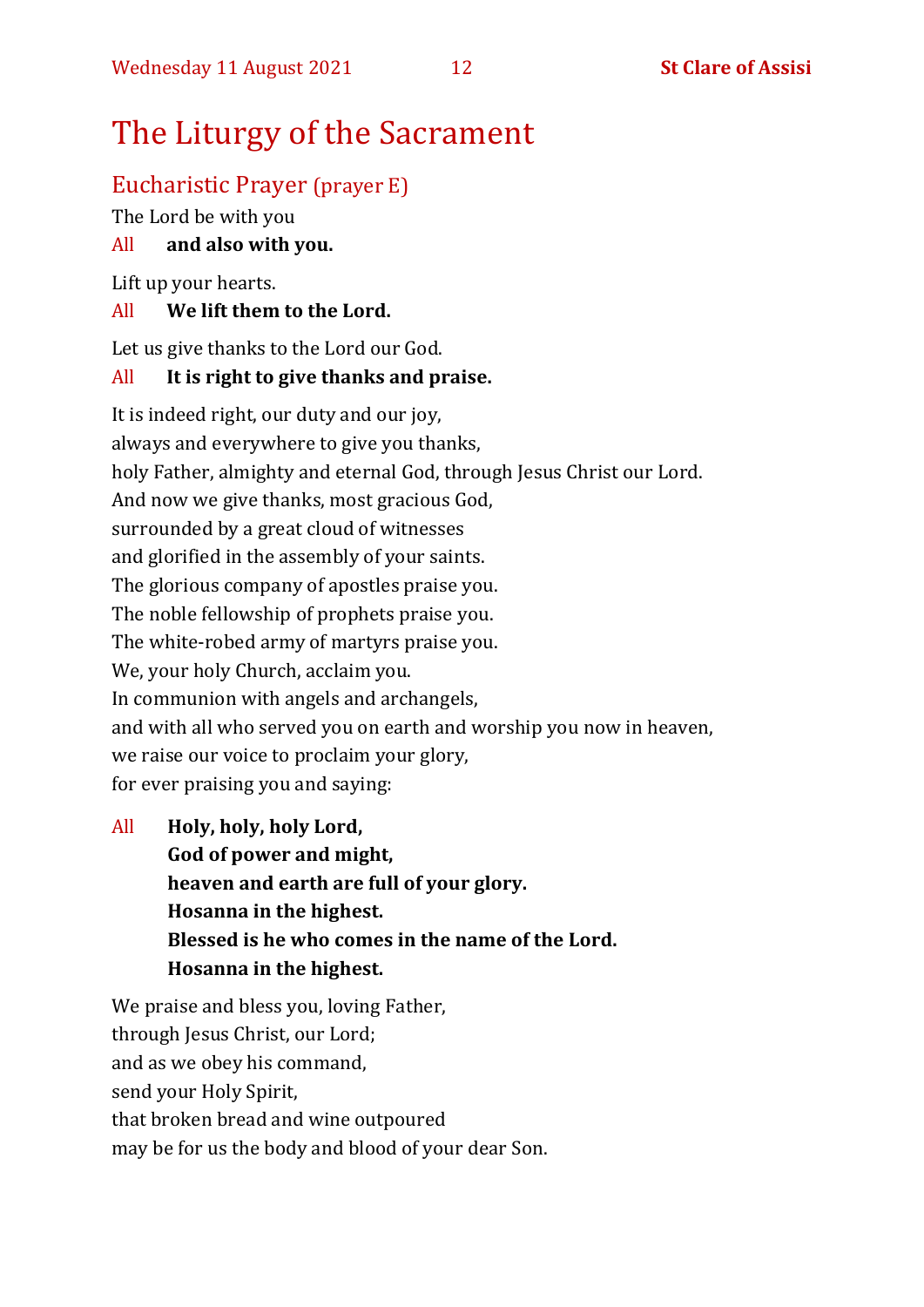On the night before he died he had supper with his friends and, taking bread, he praised you. He broke the bread, gave it to them and said: Take, eat; this is my body which is given for you; do this in remembrance of me.

When supper was ended he took the cup of wine. Again he praised you, gave it to them and said: Drink this, all of you; this is my blood of the new covenant, which is shed for you and for many for the forgiveness of sins. Do this, as often as you drink it, in remembrance of me.

So, Father, we remember all that Jesus did, in him we plead with confidence his sacrifice made once for all upon the cross.

Bringing before you the bread of life and cup of salvation, we proclaim his death and resurrection until he comes in glory.

Great is the mystery of faith:

All **Christ has died. Christ is risen. Christ will come again.**

Lord of all life, help us to work together for that day when your kingdom comes and justice and mercy will be seen in all the earth.

Look with favour on your people, gather us in your loving arms and bring us with Clare and all the saints to feast at your table in heaven.

Through Christ, and with Christ, and in Christ, in the unity of the Holy Spirit, all honour and glory are yours, O loving Father, for ever and ever.

All **Amen.**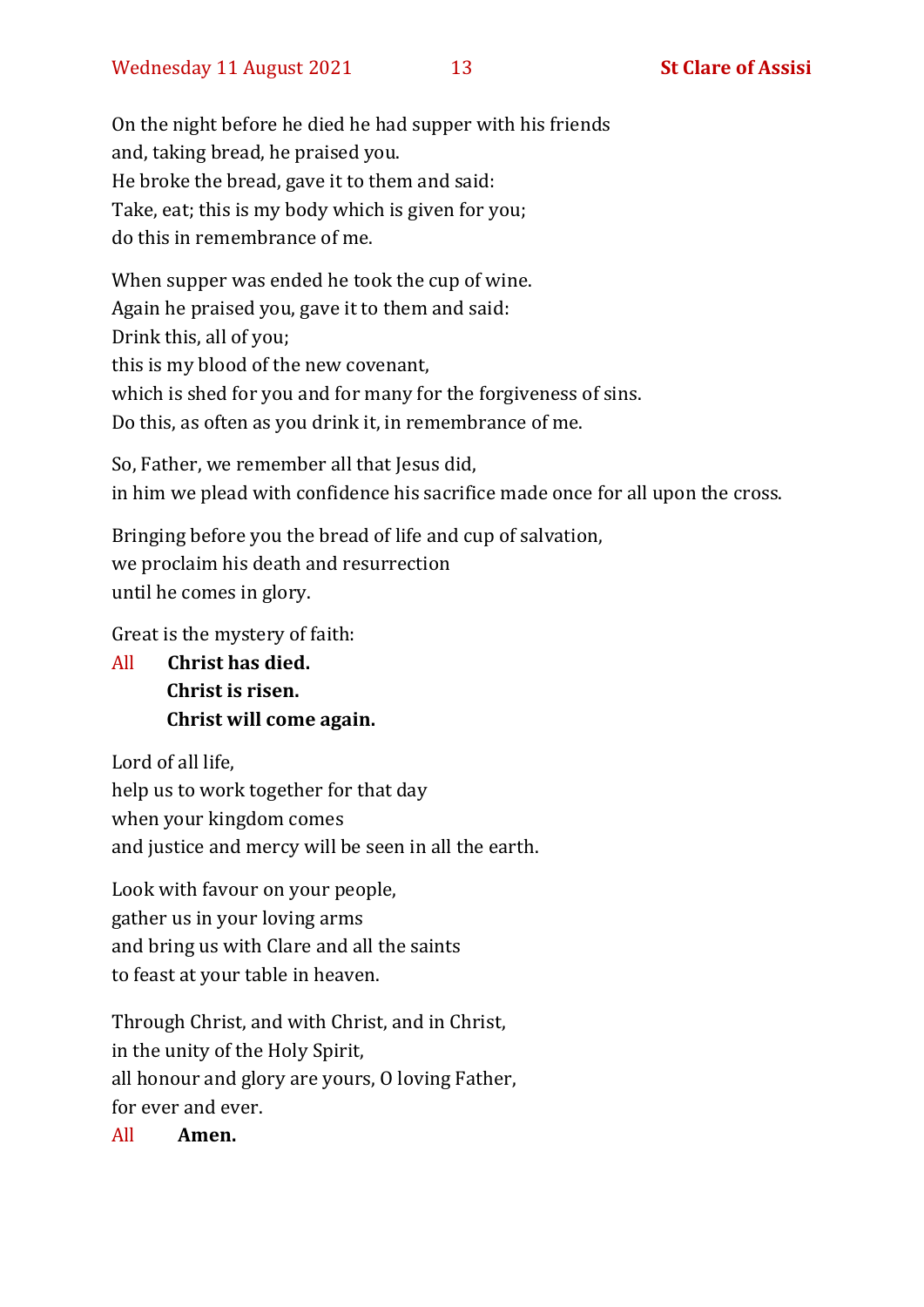#### The Lord's Prayer

As our Saviour taught us, so we pray

All **Our Father in heaven, hallowed be your name, your kingdom come, your will be done, on earth as in heaven. Give us today our daily bread. Forgive us our sins as we forgive those who sin against us. Lead us not into temptation but deliver us from evil. For the kingdom, the power,** 

**and the glory are yours now and for ever. Amen.**

#### Breaking of the Bread

We break this bread to share in the body of Christ.

- All **Though we are many, we are one body, because we all share in one bread.**
- All **Lamb of God,**

**you take away the sin of the world, have mercy on us.**

**Lamb of God, you take away the sin of the world, have mercy on us.**

**Lamb of God, you take away the sin of the world, grant us peace.**

Draw near with faith. Receive the body of our Lord Jesus Christ which he gave for you, and his blood which he shed for you. Eat and drink in remembrance that he died for you, and feed on him in your hearts by faith with thanksgiving.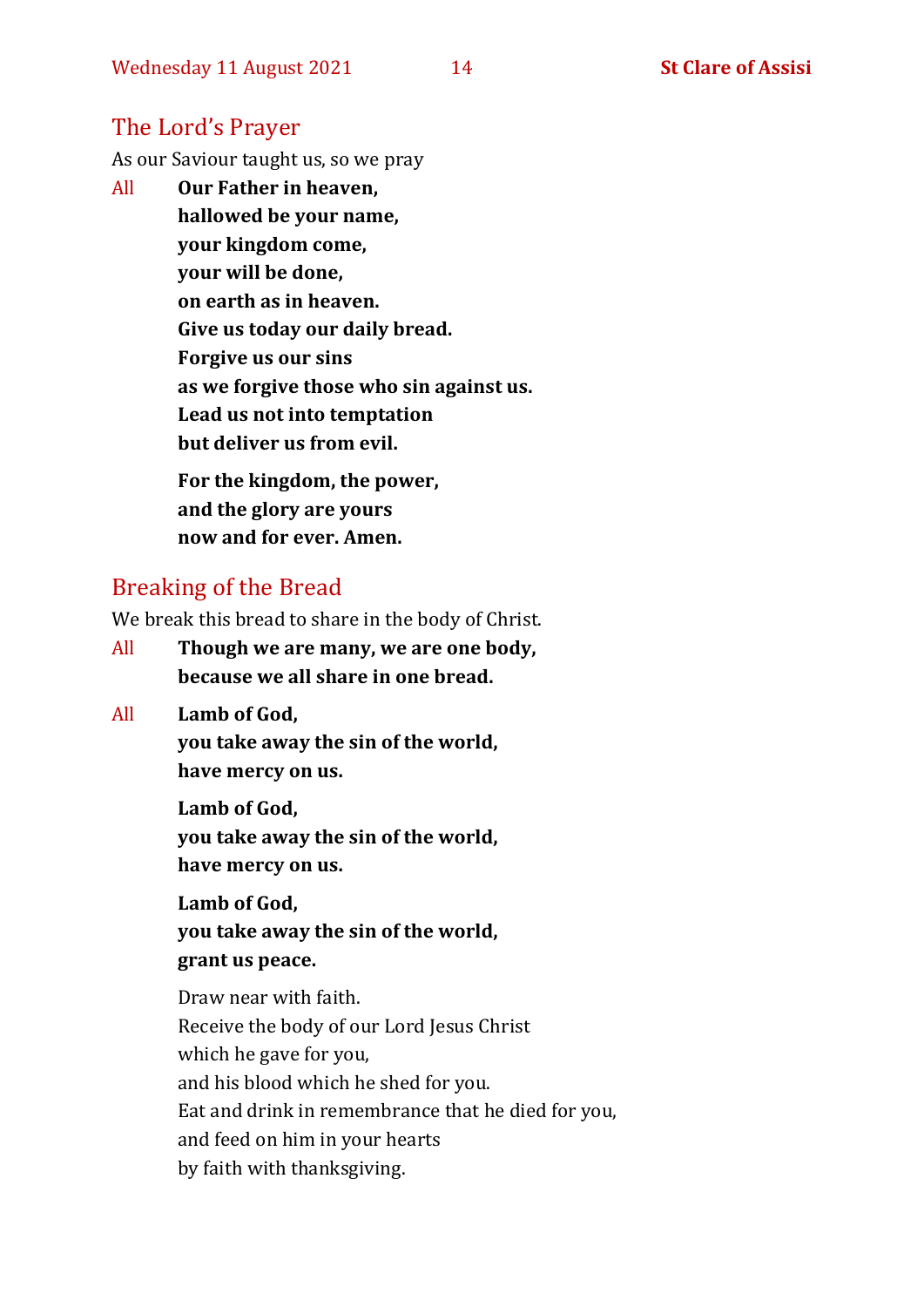All **We do not presume to come to this your table, merciful Lord, trusting in our own righteousness, but in your manifold and great mercies. We are not worthy so much as to gather up the crumbs under your table. But you are the same Lord whose nature is always to have mercy. Grant us therefore, gracious Lord, so to eat the flesh of your dear Son Jesus Christ and to drink his blood, that our sinful bodies may be made clean by his body and our souls washed through his most precious blood, and that we may evermore dwell in him, and he in us. Amen.**

#### Communion is distributed.

#### **Prayer after Communion**

Merciful God,

who gave such grace to your servant Clare that she served you with singleness of heart and loved you above all things: help us, whose communion with you

has been renewed in this sacrament, to forsake all that holds us back from following Christ and to grow into his likeness from glory to glory; through Jesus Christ our Lord.

All **Amen**

All **Almighty God,**

**we thank you for feeding us with the body and blood of your Son Jesus Christ. Through him we offer you our souls and bodies to be a living sacrifice. Send us out in the power of your Spirit to live and work**